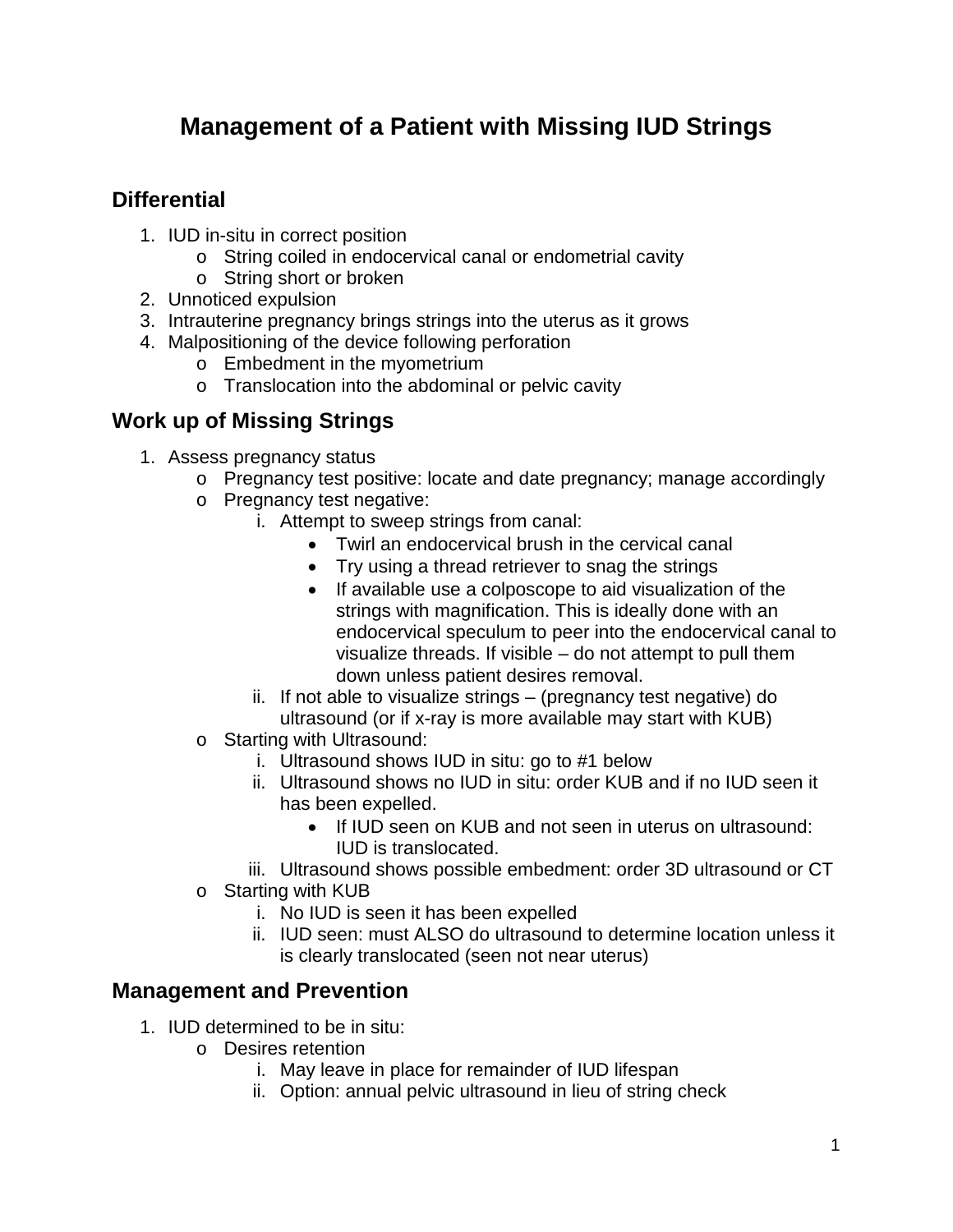- o Desires removal
	- i. Consent for uterine instrumentation procedure
	- ii. Bimanual exam
	- iii. Probe for strings in cervical canal
	- iv. Administer cervical block
	- v. Apply tenaculum
	- vi. Real-time ultrasound guidance may help, if available
	- vii. Choose extraction device
		- **Patterson alligator forceps to search within the uterine cavity,** using a tenaculum to stabilize the uterus before intrauterine manipulation:
			- i. No cervical dilation necessary
			- ii. Within the uterine cavity gently open/close forceps completely at quarter turns and progressive depths until "purchase" of the IUD stem or string (or arm).
		- **Thread Retriever or thread retriever with hook** 
			- o Begin at fundus and twirl along anterior, then posterior, uterine wall from fundus to canal
			- If ring-shaped IUD: use crochet hook or 3-5 mm suction curette
- 2. Additional measures, for removal as indicated
	- o Pain management
		- Cervical block + oral NSAIDs for pain
		- Conscious sedation
	- o Cervical dilation
	- o Osmotic dilator
	- o Rigid dilators
	- o Misoprostol may facilitate IUD extraction(not placement however)
- 3. Expulsion
	- o Occurs in 2-10% placements
	- o Unnoticed expulsion may present with pregnancy
	- o Risk of expulsion related to
		- **Provider's skill at fundal placement**
		- **Higher parity**
		- **Uterine configuration and anomalies**
		- **Prior history of expulsion**
		- Time since placement (↑ within 6 mos but can occur any time)
		- Timing of placement (post placental delivery, post second trimester abortion)
		- Adherence to manufacturer's instructions to prevent expulsion:
			- Paragard:
				- o Re-advance the tube after releasing arms
				- o Remove the rod and tube separately
			- LNG IUDs: